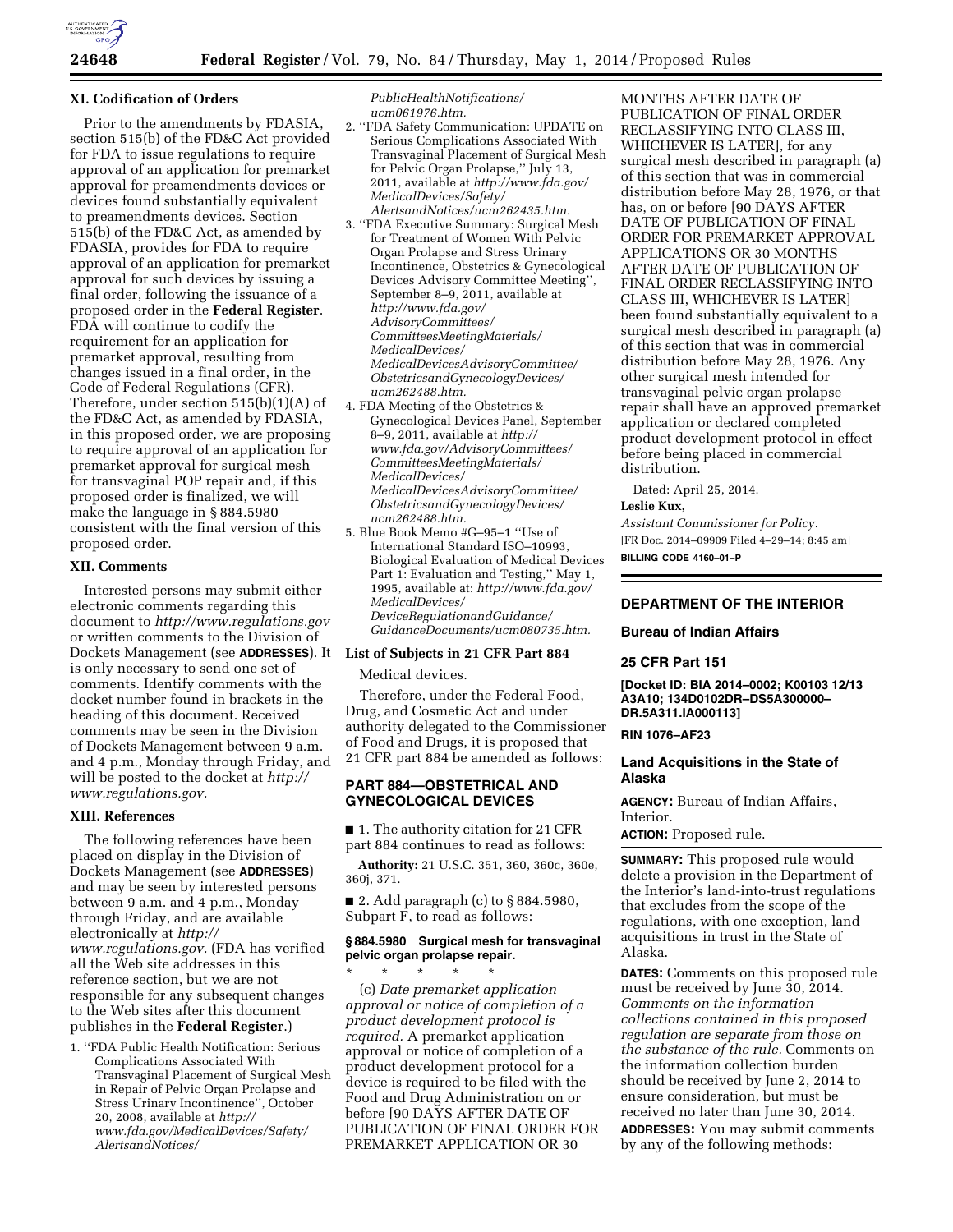- —*Federal rulemaking portal: [http://](http://www.regulations.gov) [www.regulations.gov.](http://www.regulations.gov)* The rule is listed under the agency name ''Bureau of Indian Affairs.'' The rule has been assigned Docket ID: BIA–2014–0002.
- —*Email: [consultation@bia.gov](mailto:consultation@bia.gov)*. Include the number 1076–AF23 in the subject line of the message.
- —*Mail:* Elizabeth Appel, Office of Regulatory Affairs & Collaborative Action, U.S. Department of the Interior, 1849 C Street NW., Washington, DC 20240. Include the number 1076–AF23 in the submission.
- —*Hand delivery:* Elizabeth Appel, Office of Regulatory Affairs & Collaborative Action, U.S. Department of the Interior, 1849 C Street NW., Washington, DC 20240. Include the number 1076–AF23 in the submission.

We cannot ensure that comments received after the close of the comment period (see **DATES**) will be included in the docket for this rulemaking and considered. Comments sent to an address other than those listed above will not be included in the docket for this rulemaking.

Comments on the information collections contained in this proposed regulation are separate from those on the substance of the rule. Send comments on the information collection burden to OMB by facsimile to (202) 395–5806 or email to the OMB Desk Officer for the Department of the Interior at *OIRA*\_*[Submission@](mailto:OIRA_Submission@omb.eop.gov) [omb.eop.gov](mailto:OIRA_Submission@omb.eop.gov)*. Please send a copy of your comments to the person listed in the **FOR FURTHER INFORMATION CONTACT** section of this notice.

**FOR FURTHER INFORMATION CONTACT:**  Elizabeth Appel, Director, Office of Regulatory Affairs & Collaborative Action, (202) 273–4680; *[elizabeth.appel@bia.gov](mailto:elizabeth.appel@bia.gov)*. **SUPPLEMENTARY INFORMATION:** 

# **I. Executive Summary of Rule**

Section 5 of the Indian Reorganization Act (IRA), as amended, authorizes the Secretary of the Interior (Secretary) to acquire land in trust for individual Indians and Indian tribes in the continental United States and Alaska. 25 U.S.C. 465; 25 U.S.C. 473a. For several decades, the Department's regulations at 25 CFR part 151, which establish the process for taking land into trust, have included a provision stating that the regulations in part 151 do not cover the acquisition of land in trust status in the State of Alaska, except acquisitions for the Metlakatla Indian Community of the Annette Island Reserve or its members (the ''Alaska

Exception''). 25 CFR 151.1. This rule would delete the Alaska Exception, thereby allowing applications for land to be taken into trust in Alaska to proceed under part 151. The decision to take land into trust is a decision made on a case-by-case basis. Thus, even with the deletion, the Department would retain its usual discretion to grant or deny land-into-trust applications.

#### **II. Background and Explanation**

The Alaska Exception in 25 CFR 151.1 was promulgated in 1980, and it has remained the subject of debate since its creation. A number of recent actions, including a pending lawsuit, have caused the Department to look carefully at this issue again. Upon careful review, the Department proposes removal of the Alaska Exception. The acquisition of land in trust is one of the most significant functions that this Department undertakes on behalf of Indian tribes. Placing land into trust secures tribal homelands, which in turn advances economic development, promotes the health and welfare of tribal communities, and helps to protect tribal culture and traditional ways of life. These benefits of taking land into trust are equally as important to federally recognized Alaska Natives as well, and elimination of the Alaska Exception is thus important and warranted.

### *History of the Alaska Exclusion and Its Interpretation*

The Alaska Exception was promulgated as part of the Department's land-into-trust regulations in 1980, but a brief historical overview of the United States' laws and policies governing the land claims of Alaska Natives is helpful to put its meaning into context.

Although the United States acquired Alaska from Russia in 1867, 15 Stat. 539, the aboriginal land claims of Alaska Natives remained largely unresolved for more than a century. A reservation was established by Congress in 1891 for the Metlakatla Indians, who had recently moved to Alaska from British Columbia. *See Metlakatla Indians* v. *Egan,* 369 U.S. 45, 48 (1962). Other reserves for Alaska Natives were established by executive order, as authorized by the IRA, 49 Stat. 1250 c. 254, section 2 May 1, 1936 (repealed). *See Cohen's Handbook of Federal Indian Law* section 4.07[3][b][iii], at 337–38 (Nell Jessup Newton ed., 2012) (discussing the history of reservation policy in Alaska). Congress made provision for individual Alaska Natives to acquire title to land through the Alaska Native Allotment Act of May 17, 1906, 34. Stat. 197, as amended, 43

U.S.C. 270–1 *et seq.* (repealed 1976), and the Alaska Native Townsite Act, Act of May 25, 1926, Ch. 379, 44 Stat. 629, as amended, 43 U.S.C. 733 *et seq.*  (repealed 1976). The title that Alaska Natives received under these statutes was not held in trust but was subject to restrictions on alienation. *United States*  v. *Atlantic Richfield Co.,* 435 F. Supp. 1009, 1015 (D. Alaska 1977), *aff'd* 612 F.2d 1132 (9th Cir. 1980).

In 1934, Congress enacted the IRA to ''establish machinery whereby Indian tribes would be able to assume a greater degree of self-government, both politically and economically.'' *Morton v. Mancari,* 417 U.S. 535, 542 (1974). Section 5 of the IRA, described as the "capstone" of the land-related provisions in the IRA, authorizes the Secretary, in her discretion, to acquire land in trust on behalf of Indian tribes or individual Indians. 25 U.S.C. 465; *Cohen's Handbook of Federal Indian Law* section 15.07[1][a], at 1040. Section 5 was not among the provisions of the IRA, as originally enacted, that applied in Alaska. Two years later, however, Congress expressly extended this provision to the Territory of Alaska. Act of May 1, 1936, Public Law 74–538, section 1, 49 Stat. 1250 (codified at 25 U.S.C. 473a). The 1936 Act also authorized the Secretary to designate reservations on certain Alaska lands, *id.*  section 2, 49 Stat. 1250–51, and seven reservations were established under that authority, *see Cohen's Handbook of Federal Indian Law* section 4.07[3][b][iii], at 338.

In 1971, Congress enacted the Alaska Native Claims Settlement Act (ANCSA), Public Law 92–203, 85 Stat. 688 (codified as amended at 43 U.S.C. 1601 *et seq.*), ''a comprehensive statute designed to settle all land claims by Alaska Natives.'' *Alaska v. Native Village of Venetie Tribal Government,*  522 U.S. 520, 523 (1998). The Act revoked all but one of the existing Native reserves, repealed the authority for new allotment applications, and set forth a broad declaration of policy to settle land claims. *See* 43 U.S.C. 1618(a), 1617(d) and 1601(b). It did not, however, revoke the Secretary's authority, under Section 5 of the IRA, to take Alaska land in trust for Alaska Natives.

Notwithstanding the law's failure to withdraw authority previously given by Congress to the Secretary, the passage of ANCSA sparked discussion as to the continued wisdom of using Section 5 of the IRA to acquire land in trust for Alaska Natives. The debate became focused in the mid-1970s when the Native Village of Venetie Tribal Government requested that the lands of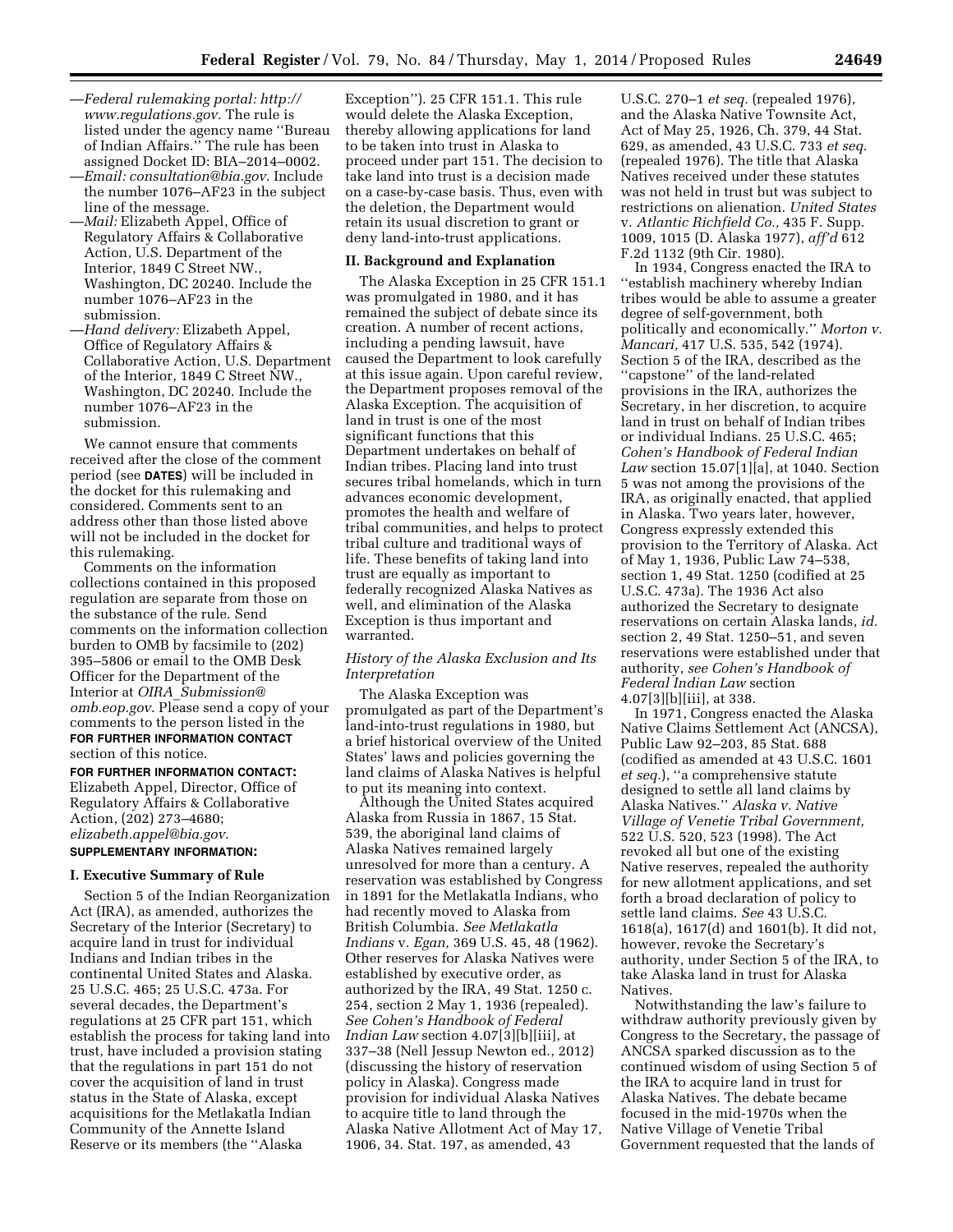its former reserve, which had been revoked by ANCSA and conveyed to ANCSA village corporations in fee simple, be taken back into trust status. In a 1978 opinion, the then-Associate Solicitor for Indian Affairs concluded that in enacting ANCSA, Congress had evinced an ''unmistakable'' intent to ''permanently remove all Native lands in Alaska from trust status.'' ''Trust Land for the Natives of Venetie and Arctic Village,'' Memorandum to Assistant Secretary—Indian Affairs from Associate Solicitor—Indian Affairs, Thomas W. Fredericks, at 1 (Sept. 15, 1978). The memorandum determined that ''it would . . . be an abuse of the Secretary's discretion to attempt to use Section 5 of the IRA . . . to restore the former Venetie Reserve to trust status.'' *Id.* at 3. The memorandum concluded that Congress in ANCSA intended not to create a trusteeship or a reservation system, and therefore, it would be an abuse of discretion for the Secretary to acquire lands in trust in Alaska. *Id.* 

A few months before the 1978 legal opinion was issued, the Secretary proposed a regulation to govern the taking of land into trust. The proposed rule made no special mention of Alaska. *See* 43 FR 32311 (July 19, 1978). However, when the final regulation was published in 1980, it contained the Alaska Exception found in 25 CFR 151.1. The preamble explained the change by relying on the same rationale used in the 1978 Opinion, stating that during the notice-and-comment period, ''[i]t was . . . pointed out that the Alaska Native Claims Settlement Act does not contemplate the further acquisition of land in trust status, or the holding of land in such status, in the State of Alaska, with the exception of acquisitions for the Metlakatla Indian Community.'' 45 FR 62034 (Sept. 18, 1980). Consequently, a sentence was added ''to specify that the regulations do not apply, except for Metlakatla, in the State of Alaska.'' *Id.* 

In 1995, the Department invited public comment on a petition by three Native groups in Alaska requesting the Department to initiate a rulemaking that would remove the prohibition in the regulations on taking Alaska land in trust. *See* 60 FR 1956 (Jan. 5, 1995). Later, in 1999, the Department issued a proposed rule to amend the land into trust regulations. 64 FR 17574 (Apr. 12, 1999). Although the proposed rule retained the bar on taking land into trust in Alaska, *id.* at 17578, the Department recognized that the Alaska Exception was ''predicated'' on the 1978 legal opinion and stated that ''[a]lthough that opinion has not been withdrawn or overruled, we recognize that there is a

credible legal argument that ANCSA did not supersede the Secretary's authority to take land into trust in Alaska under the IRA.'' *Id.* at 17577–78 . Accordingly, the Department invited ''comment on the continued validity of the Associate Solicitor's opinion and issues raised by the petition noticed at 60 FR 1956 (1995).'' *Id.* at 17578.

In 2001, after due consideration of comments and legal arguments submitted by Alaska Native governments and groups and by the State of Alaska and two leaders of the Alaska State Legislature on whether the 1978 Opinion accurately stated the law, *see* 66 FR 3452, 3454 (Jan. 16, 2001), the Solicitor concluded that there was ''substantial doubt about the validity of the conclusion reached in the 1978 Opinion'' and rescinded it. ''Rescinding the September 15, 1978, Opinion of the Associate Solicitor for Indian Affairs entitled 'Trust Land for the Natives of Venetie and Arctic Village,' '' Memorandum to Assistant Secretary— Indian Affairs from Solicitor John D. Leshy, at 1 (Jan. 16, 2001). The Solicitor's memorandum observed that ''[t]he 1978 Opinion gave little weight to the fact that Congress had not repealed section 5 of the IRA, which is the generic authority by which the Secretary takes Indian land into trust, and which Congress expressly extended to Alaska in 1936.'' *Id.* The Solicitor explained that the rescission of the 1978 Opinion was made ''so as not to encumber future discussions over whether the Secretary can, as a matter of law, and should, as a matter of policy, consider taking Native land in Alaska into trust.'' *Id.* at 2.

The Solicitor's rescission of the 1978 Opinion was made at the same time as the issuance of a final rule amending the part 151 regulations. This 2001 final rule discussed the rescission of the 1978 opinion but nevertheless maintained the existing bar on acquiring land in trust in Alaska. 66 FR 3452, 3454 (Jan. 16, 2001). The preamble to the 2001 final rule explained the retention of the Alaska Exception by stating that ''the position of the Department has long been, as a matter of law and policy, that Alaska Native lands ought not to be taken in trust.'' *Id.* 

But consistent with the 2001 Solicitor's Opinion questioning the validity of the legal underpinnings of the policy, the Department further provided that the amended regulation 'ought to remain in place for a period of three years during which time the Department will consider the legal and policy issues involved in determining whether the Department ought to remove the prohibition on taking Alaska lands into trust. If the Department determines that the prohibition on taking lands into trust in Alaska should be lifted, notice and comment will be provided." *Id.* However, later that year, the Department withdrew the entire final rule that would have revised the part 151 regulations. 66 FR 56608, 56609 (Nov. 9, 2001). Thus, the original Alaska Exception has remained in the part 151 regulations.

In 2007, four tribes of Alaska Natives and one individual Alaska Native challenged the Alaska exception in the United States District Court for the District of Columbia. *Akiachak Native Cmty.* v. *Salazar,* 935 F. Supp. 2d 195, 197 (D.D.C. 2013). During the course of the litigation, the Department clarified its legal position on the effect of ANCSA, informing the Court in 2008 that neither ANCSA nor the Federal Land Policy and Management Act has ''removed the Secretary's discretionary authority to take Indian lands into trust status in the State of Alaska.'' Defendants' Reply Brief, at 1–2 (July 25, 2008). The Department reiterated this position in a court-ordered filing in 2012, informing the Court that ''the Secretary has both the authority and discretion to take lands within the State of Alaska into trust for Natives, even though he is not legally obligated to do so.'' Defendants' Supplemental Brief Pursuant to Court Order, at 10 (July 6, 2012).

On March 31, 2013, the district court granted summary judgment in favor of the plaintiffs. *Akiachak,* 935 F. Supp. at 197. Consistent with the Department's position on the issue, the court held that ''ANCSA left intact the Secretary's authority to take land into trust throughout Alaska'' and that ''Congress did not explicitly eliminate the grant of authority.'' *Id.* at 207–08. The court rejected the argument by Alaska, which had intervened in the case, that ANCSA impliedly repealed the 1936 amendment that authorized the acquisition of land in trust in Alaska under Section 5 of the IRA. *See id.* at 204–05. The court distinguished the settlement of ''claims'' in ANCSA, which are an assertion of a legal right, from petitions to acquire land into trust, which lies within the Secretary's discretion. *See id.* at 205–06. The court also noted that Congress expressly repealed the Alaska Native Allotment Act in ANCSA and subsequently repealed the Alaska Native Townsite Act and section 2 of the 1936 Act, and thus understood how to repeal prior enactments, but left Section 5 of the IRA alone. *See id.* at 205, 207. Lastly, the court found no ''irreconcilable conflict'' between the Secretary's discretionary authority to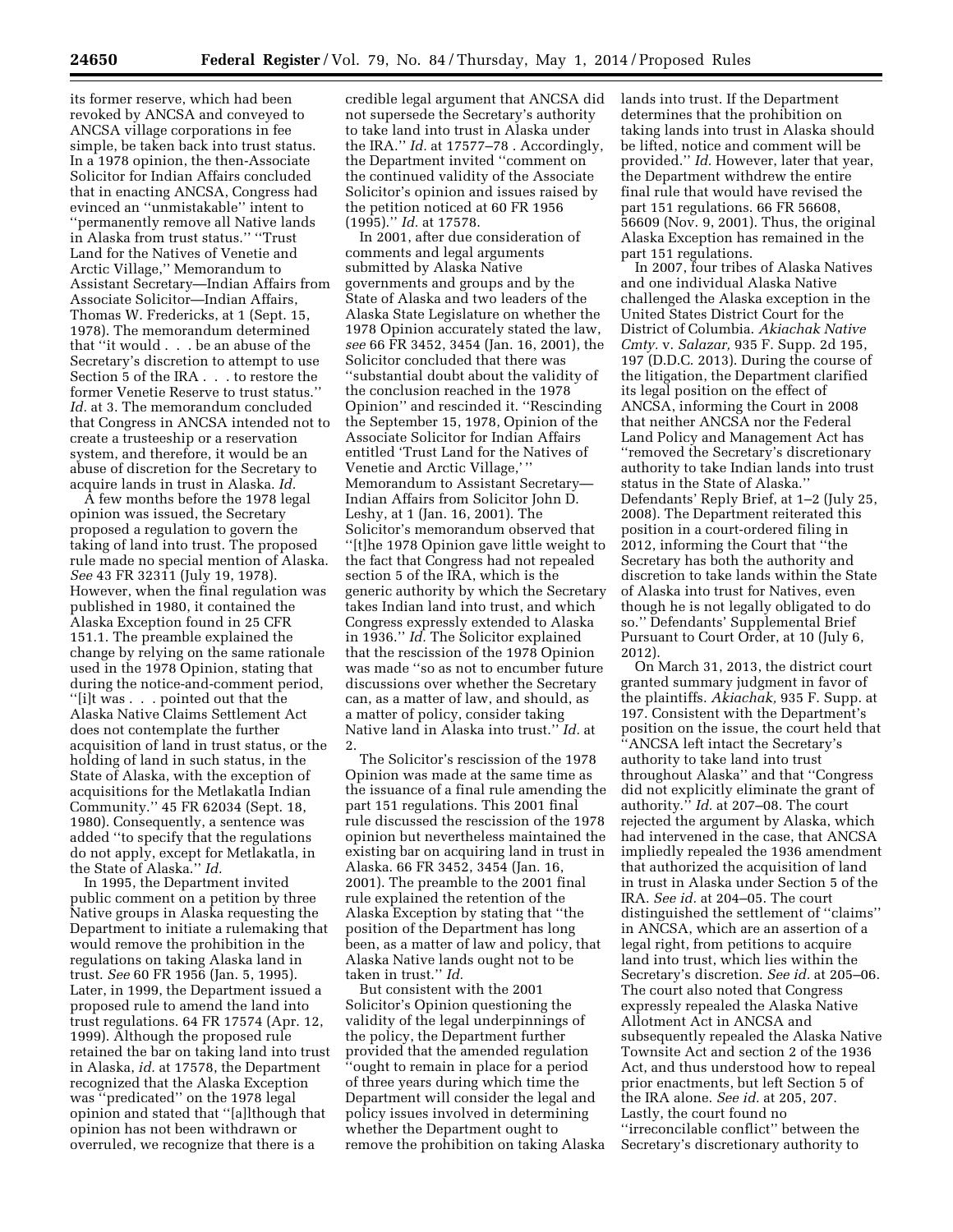create new trust land and ANCSA, particularly given that while the settlement in ANCSA did not create a trusteeship, it did ''not necessarily mean that it prohibits the creation of any trusteeship outside of the settlement.'' *Id.* at 207.

In addition, contrary to the Department's litigating position in defense of the regulation, the district court found that the Alaska Exception was unlawful because it violates 25 U.S.C. 476(g), one of two ''privileges and immunities'' provisions added by the 1994 Amendment to the IRA. *See id.*  at 208–11. The district court concluded that in providing that the Department will not consider the petitions of Alaska Natives to have land taken into trust, the Alaska Exception impermissibly diminishes their privileges ''relative to the privileges . . . available to all other federally recognized tribes by virtue of their status as Indian tribes.'' *Id.* at 210– 11.

In a subsequent decision addressing how to remedy this violation, the district court concluded that the Alaska Exception was severable from the rest of the Department's land-into-trust regulations and accordingly vacated and severed the final sentence of 25 CFR 151.1. *See Akiachak Native Cmty.* v. *Jewell,* 2013 U.S. Dist. LEXIS 141120 (D.D.C. 2013) at \*10–\*16. That case is currently pending on appeal.

### *Reasons for Eliminating the Alaska Exception*

As the foregoing overview of the development, interpretation, and litigation of the Alaska Exception demonstrates, the Department has ongoing statutory authority to take land into trust in Alaska under Section 5 of the IRA. This authority, explicitly granted by Congress, has never been revoked. Subsequent enactment of ANCSA and the Federal Land Policy and Management Act (FLPMA) have provided additional context for the exercise of such authority, but no legal impediment exists to deleting the Alaska Exception from the land-intotrust regulations. The U.S. District Court for the District of Columbia recently came to the same conclusion concerning the effect of ANCSA and FLPMA.

The categorical exclusion of Alaska from the regulations is particularly unwarranted because, as discussed earlier, it was added to the regulations based on a mistaken legal interpretation of ANCSA, not because of public policy concerns. Congressional policy has remained consistent since 1934 with the enactment of Section 5 of the IRA. By providing authority to take land into trust—an authority that was not revoked

by ANCSA—Congress recognized that restoring tribal lands to trust status was important to tribal self-governance by providing a physical space where tribal governments may exercise sovereign powers to provide for their citizens. Restoring tribal homelands also supports the Federal trust responsibility to Indian nations because it supports the ability of tribal governments to provide for their people, thus making them more self-sufficient. Therefore, given that the authority in Section 5 remains intact for lands in Alaska, it is unnecessary and inappropriate to categorically exclude all Alaska lands from the land-into-trust regulations. Rather, the Department can and should make case-by-case determinations as to whether to take land into trust in Alaska in response to specific requests to do so.

This proposed case-by-case determination is also consistent with the Department's initiative of acquiring trust land on behalf of federally recognized Indian tribes throughout the country. This initiative was first formally announced by Secretary Ken Salazar in a June 18, 2010 Memorandum to the Assistant Secretary, ''Processing Land-Into-Trust Applications for Applications Not Related to Gaming,'' *available at [http://](http://www.indianaffairs.gov/idc/groups/public/documents/text/idc009901.pdf) [www.indianaffairs.gov/idc/groups/](http://www.indianaffairs.gov/idc/groups/public/documents/text/idc009901.pdf) [public/documents/text/idc009901.pdf](http://www.indianaffairs.gov/idc/groups/public/documents/text/idc009901.pdf)*. In the memorandum, the Secretary emphasized that ''[t]aking land into trust is one of the most important functions that this Department undertakes on behalf of Indian tribes.'' Id. at 1. He added that "[o]ngoing activities to establish, consolidate and, where appropriate, expand tribal homelands is an essential feature of our Nation's Indian policy and honoring of principles of tribal self-reliance and selfgovernance.'' *Id.* Most recently, Secretary Sally Jewell reaffirmed this initiative at the Tribal Nations Conference on November 13, 2013. *See*  U.S. Dep't of the Interior, Press Release, 2013 White House Tribal Nations Conference: Promoting Prosperous, Resilient Tribal Nations (Nov. 14, 2013), *available at [http://www.doi.gov/news/](http://www.doi.gov/news/blog/2013-white-house-tribal-nations-conference-promoting-prosperous-resilient-tribal-nations.cfm) [blog/2013-white-house-tribal-nations](http://www.doi.gov/news/blog/2013-white-house-tribal-nations-conference-promoting-prosperous-resilient-tribal-nations.cfm)[conference-promoting-prosperous](http://www.doi.gov/news/blog/2013-white-house-tribal-nations-conference-promoting-prosperous-resilient-tribal-nations.cfm)[resilient-tribal-nations.cfm](http://www.doi.gov/news/blog/2013-white-house-tribal-nations-conference-promoting-prosperous-resilient-tribal-nations.cfm)*. As part of this initiative, the Department believes that it is important to allow Alaska Native tribes to present land into trust applications.

Recent blue ribbon commissions have emphasized the need for the Department to be able to take land into trust in Alaska. In November of 2013, the Indian Law and Order Commission, a bipartisan commission established by Congress to investigate criminal justice

systems in Indian Country, expressly stated that ''a number of strong arguments can be made that [Alaska fee] land may be taken into trust and treated as Indian country'' and ''[n]othing in ANCSA expressly barred the treatment of these former [Alaska] reservation and other Tribal fee lands as Indian country.'' Indian Law and Order Comm'n, ''A Roadmap For Making Native America Safer: Report to the President and Congress of the United States,'' at 45, 52 (Nov. 2013). The Commission recommended allowing lands to be placed in trust for Alaska Natives. *See id.* at 51–55. The basic thrust of the Indian Law and Order Commission's recommendation is that the state of public safety for Alaska Natives, especially for Native women who suffer high rates of domestic abuse, sexual violence and other offenses, is unacceptable; providing trust lands in Alaska in appropriate circumstances would provide additional authority for Native governments to be better partners with the State of Alaska to address these problems. In sum, the Commission concludes that trust land in Alaska could help improve the lives of Indian people by creating safer communities.

In December of 2013, the Secretarial Commission on Indian Trust Administration and Reform, established by former Secretary of the Interior Ken Salazar, endorsed these findings and likewise recommended allowing Alaska Native tribes to have tribally owned fee simple land taken into trust. U.S. Dep't of the Interior, ''Report of the Commission on Indian Trust Administration and Reform,'' at 65–67 (Dec. 10, 2013). This Commission was motivated by many of the same objectives that motivated the Indian Law and Order Commission; it recommended allowing land owned in fee simple by Alaska Native Tribes to be placed into trust.

In addition to these recommendations, we believe that facts have developed in Alaska that warrant reconsideration of our policy. For more than 25 years, Alaska Native Tribal governments have been at the forefront of Federal policies supporting tribal self-determination and self-governance. The tribal governments in Alaska have made tremendous use of various Federal self-governance policies, thereby increasing self-sufficiency and better quality of life for Alaska Natives. For example, Alaska Native Tribal Governments have a strong record, across a range of programs, of implementing Federal programs thoughtfully and cooperatively, often through consortia.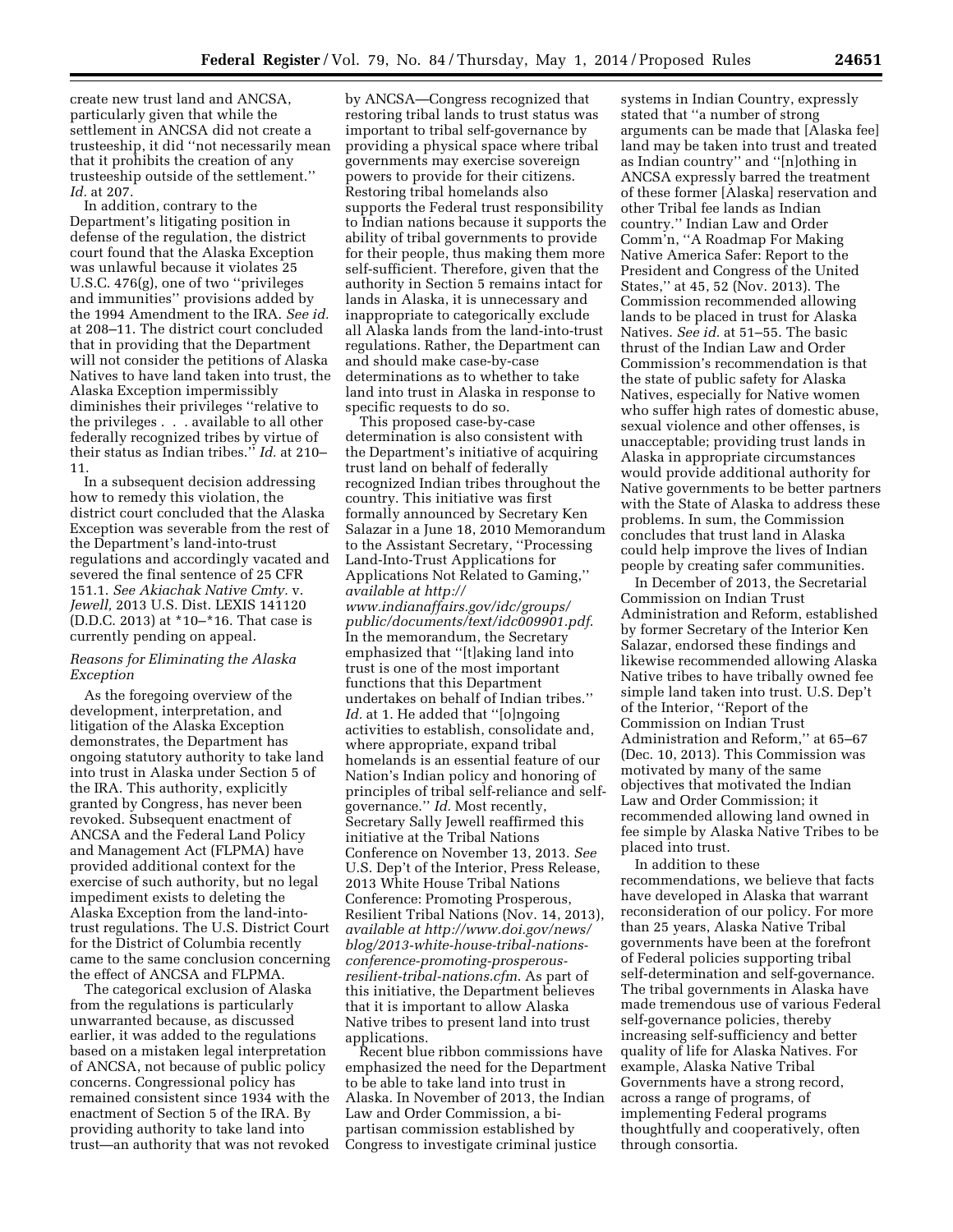For all the reasons mentioned above, the Department reconsiders its past approach barring land into trust in Alaska and proposes to amend its regulations by removing the Alaska Exception. Specifically, the Department proposes to eliminate the final sentence in 25 CFR 151.1, which provides that part 151 does not cover the acquisition of land in trust status in the State of Alaska. Deletion of the Alaska Exception would resolve any uncertainty regarding the Department's regulatory authority to take land into trust in Alaska, and would allow for the submission and review of applications.

Applying the part 151 procedures to lands in Alaska would not require the Department to approve applications for trust acquisitions in Alaska. The Secretary would retain full discretion to analyze and determine whether to approve any particular trust application, and such a determination would include consideration of the substantive criteria enumerated in part 151.The Department recognizes, however, that applying those factors in Alaska requires the consideration of unique aspects of Native Alaska Villages and Native land tenure in Alaska, such as the ANCSA-created ownership and governance of land by Regional and Village Corporations. Accordingly, before applying the part 151 procedures in Alaska, the Department intends to engage in further government-togovernment consultations on how those procedures are best applied in Alaska. The Department also solicits comments on that issue as part of this rule making.

## **III. Procedural Requirements**

### *A. Regulatory Planning and Review (E.O. 12866 and 13563)*

Executive Order (E.O.) 12866 provides that the Office of Information and Regulatory Affairs (OIRA) at the Office of Management and Budget (OMB) will review all significant rules. OIRA has determined that this rule is not significant.

E.O. 13563 reaffirms the principles of E.O. 12866 while calling for improvements in the nation's regulatory system to promote predictability, to reduce uncertainty, and to use the best, most innovative, and least burdensome tools for achieving regulatory ends. The E.O. directs agencies to consider regulatory approaches that reduce burdens and maintain flexibility and freedom of choice for the public where these approaches are relevant, feasible,

and consistent with regulatory objectives. E.O. 13563 emphasizes further that regulations must be based on the best available science and that the rulemaking process must allow for public participation and an open exchange of ideas. We have developed this rule in a manner consistent with these requirements. This rule is also part of the Department's commitment under the Executive Order to reduce the number and burden of regulations and provide greater notice and clarity to the public.

# *B. Regulatory Flexibility Act*

The Department of the Interior certifies that this rule will not have a significant economic effect on a substantial number of small entities under the Regulatory Flexibility Act (5 U.S.C. 601 *et seq.*).

### *C. Small Business Regulatory Enforcement Fairness Act*

This rule is not a major rule under 5 U.S.C. 804(2), the Small Business Regulatory Enforcement Fairness Act. It will not result in the expenditure by State, local, or tribal governments, in the aggregate, or by the private sector of \$100 million or more in any one year. The rule's requirements will not result in a major increase in costs or prices for consumers, individual industries, Federal, State, or local government agencies, or geographic regions. Nor will this rule have significant adverse effects on competition, employment, investment, productivity, innovation, or the ability of U.S.-based enterprises to compete with foreign-based enterprises because the rule is limited to acquisitions of Indian land.

#### *D. Unfunded Mandates Reform Act*

This rule does not impose an unfunded mandate on State, local, or tribal governments or the private sector of more than \$100 million per year. The rule does not have a significant or unique effect on State, local, or tribal governments or the private sector. A statement containing the information required by the Unfunded Mandates Reform Act (2 U.S.C. 1531 *et seq.*) is not required.

#### *E. Takings (E.O. 12630)*

Under the criteria in E.O. 12630, this rule does not affect individual property rights protected by the Fifth Amendment nor does it involve a compensable ''taking.'' A takings

implication assessment is therefore not required.

### *F. Federalism (E.O. 13132)*

Under the criteria in E.O. 13132, this rule has no substantial direct effect on the States, on the relationship between the national government and the States, or on the distribution of power and responsibilities among the various levels of government.

#### *G. Civil Justice Reform (E.O. 12988)*

This rule complies with the requirements of E.O. 12988. Specifically, this rule has been reviewed to eliminate errors and ambiguity and written to minimize litigation; and is written in clear language and contains clear legal standards.

### *H. Consultation With Indian Tribes (E.O. 13175)*

In accordance with the President's memorandum of April 29, 1994, ''Government-to-Government Relations with Native American Tribal Governments,'' E.O. 13175 (59 FR 22951, November 6, 2000), and 512 DM 2, we have evaluated the potential effects on federally recognized Indian tribes and Indian trust assets. During development of this proposed rule, the Department discussed this topic with tribal leaders, and will further consult specifically on the proposed rule during the public comment period.

#### *I. Paperwork Reduction Act*

*OMB Control Number:* 1076–0100. *Title:* Acquisition of Trust Land. *Brief Description of Collection:* This information collection requires tribes and individual Indians seeking to have land taken into trust status to provide certain information. No specific form is used but respondents supply information so that the Secretary may make an evaluation and determination in accordance with established Federal factors, rules, and policies.

*Type of Review:* Revision of currently approved collection.

*Respondents:* Indian tribes and individuals.

*Number of Respondents:* 1,060 on average (each year).

*Number of Responses:* 1,060 on average (each year).

*Frequency of Response:* On occasion. *Estimated Time per Response:* (See

table below).

*Estimated Total Annual Hour Burden:*  74,400 hours.